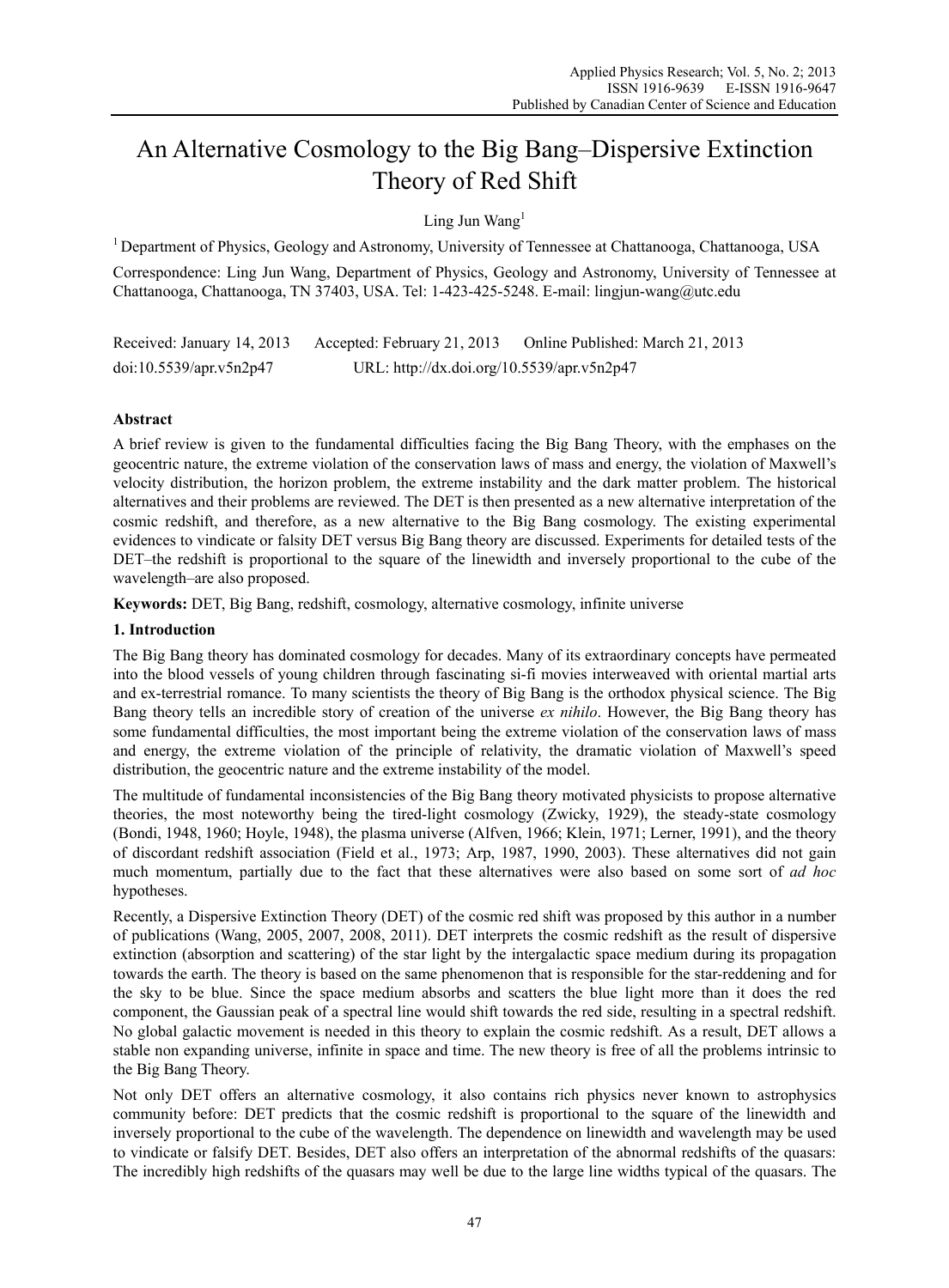linewidth and wavelength dependence also indicate possible erroneous identification of the redshifts in the redshift measurements.

## **2. Fundamental Inconsistencies of the Big Bang Theory**

## *2.1 The Geocentric Nature of Hubble Law*

In 1920s, Hubble discovered that the spectroscopic red shift of a star or galaxy is by and large linearly proportional to its distance from the earth (Hubble, 1926, 1929, 1936). Hubble proposed that the red shift was caused by Doppler Effect due to the receding movement of the stars and galaxies. Such interpretation logically led to an ever expanding universe. Tracing back this expansion into the remote past, it leads to a creation of the universe from nowhere out of nothing at certain time origin. The event of creation is called the Big Bang.

An expanding universe with all heavenly bodies moving isotropically away from the earth suggests a geocentric theory which is patently false. To defend the Big Bang theory from such critics, it was argued that if the universe is expanding linearly from the singularity, the heavenly bodies would *appear* to be leaving away from each other with isotropic velocity distribution with respect to any observer, including the observer on earth. Such argument is known as the raisin-pudding model or balloon-model: If the pudding is uniformly and linearly expanding, with respect to any individual raisin, which plays the role of a galaxy, all other raisins are leaving isotropically from it.

But there are flaws in such argument. In order for the raisin-pudding model to work, three necessary conditions must be satisfied: 1) Hubble law must be strictly linear; 2) Classical Galileo velocity transformation must apply; 3) The positions and the velocities of the galaxies in the universe must be measured simultaneously. None of these three conditions is met. The raisin-pudding model is nothing more than a gimmick.

First, the linearity of Hubble law is by no means a fact beyond any doubt. As a matter of fact, the plot of redshift-magnitude almost fills up the entire first quadrant. A brute-force fitting of such data into a linear function yields too big uncertainty which suggests that such linear fitting does not make much sense. Up to now, we do not know the Hubble constant within a factor of two. This constant is believed to be anywhere from 35 to 100 km s-1 Mpc-1 (Tammann & Sandage, 1985; Sandage & Tammann, 1990; de Vaucouleurs, 1993). It is well known that for large values of the red shift the connection between the redshift and the velocity of the galaxy is no longer linear. The non linearity is attributed to a number of possibilities, such as the difficulties in accurate determination of stellar distances, the modification of the inverse-square law relating brightness to distance in a curved space time, the decrease of the energy of the light brought about by the reduction of the frequency of the light wave, the evolution in the luminosity of galaxies with time, etc. (Ohanian, 1976). There is no general agreement about the corrections needed to be made for the non linearity of Hubble law.

In 1992, Segal and Nicoll provided a direct challenge to the linear Hubble law with statistical analysis of data of more than 2000 galaxies (Segal & Nicoll, 1992). The statistical analysis has convincingly proven that the cosmic red shift is proportional to the square of the distance. Textbook presentations of Hubble law typically report measurements on bright cluster galaxies only. The samples are often subjectively selected from the catalog of Abell (1958) which explicitly assumes Hubble law in its selection criterion. The sample of Hoessel et al., which provides one of the major supports for Hubble's law, consists of 116 galaxies drawn entirely from the Abell catalog (Hoessel et al., 1980).

Second, the classical Galilean velocity transformation does not apply to the scenario of Big Bang since the universe is supposedly expanding with relativistic velocity or faster than the speed of light (see next section). Wang has shown rigorously that if relativistic velocity transformation is applied, the isotropy of Hubble law leads inevitably to the conclusion that the earth is at the center of the Big Bang expansion (Wang, 2007).

Finally, the positions and the velocities of the different galaxies could in no way be measured simultaneously by an observer on the earth due to the limit of speed of light. The information of the position and velocity of a galaxy 10 billion light years from us ware sent to us 10 billion years ago. Likewise, the information of the position and velocity of a galaxy 5 billion light years from us ware sent to us 5 billion years ago. The difference in the time of propagation can differ by billions of years! It is simply impossible to make the measurements simultaneous. Wang has shown rigorously that, even we allow the linear Galilean velocity transformation and accept the linearity of Hubble law, the impossibility of simultaneous measurement of positions and velocities of galaxies inevitably leads to a geocentric universe if the Big Bang interpretation of Hubble law is adopted (Wang, 2007).

The geocentric nature of the Big Bang theory is also evidenced by the abnormal redshifts of the quasars. The great redshifts would place all quasars at the edge of the Big Bang universe. Placing these objects at the edge of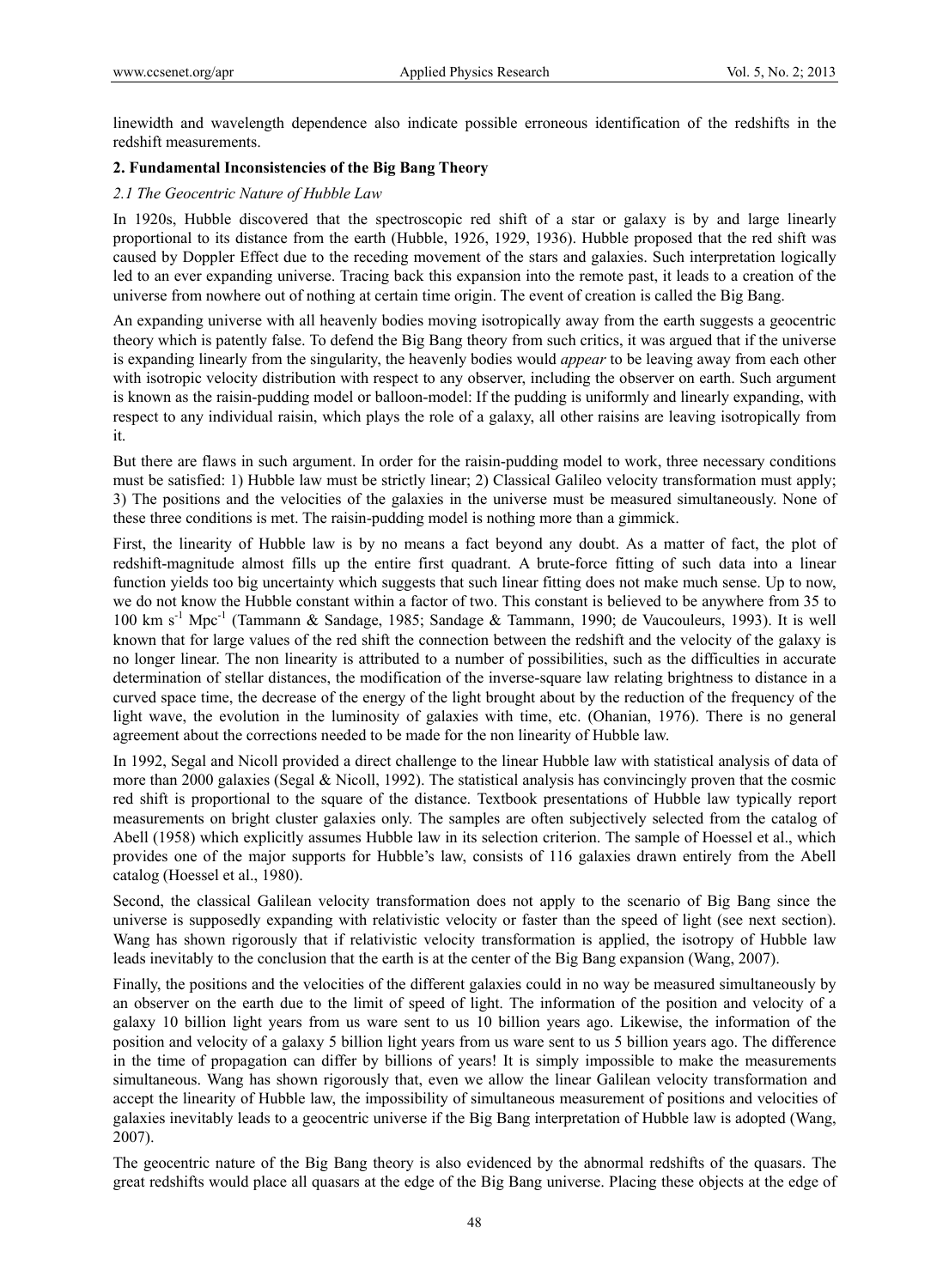the universe would mean that the absolute brightness of quasars is unbelievably high, about a billion times as bright as our Milky Way. But the period of the brightness fluctuation of the quasars can be as short as a year, which means that the diameters of the quasars are in the order of light year based on causality consideration. This is about  $10^{-5}$  of the diameter of the Milky Way. The unbelievably high brightness and small size give an estimated mass density of the quasars to be 14 orders of magnitude greater than that of the Milky Way. Namely, the quasars belong to a distinctively different type of objects from the regular galaxies. It means that the universe is denser at the edge populated by quasars, and we are equally distant from this layer of skin of the universe. It would mean that we are at the center of the universe. The situation is similar to a bug in a spherical melon who finds itself equally distant from the skin of the melon (See Figure 1). Such geocentric picture cannot be easily brushed away with arguments like the raisin-pudding model.



Figure 1. The quasar distribution

According to the Big Bang theory, all quasars, represented by the small circles near the edge, will be near the edge of the universe. Such interpretation would imply that the quasars are extraordinarily massive with brightness of about one billion times that of the Milky Way, forming a "hard crust" of the universe. It destroys one of the most fundamental hypotheses of the Big Bang theory–the homogeneity hypothesis. More seriously, it leads to a geocentric theory since the quasars are observed to be isotropically distributed about the earth (the dark circle at the center of the universe).

#### *2.2 The Extreme Violation of the Conservation Laws of Mass and Energy*

The notion of having the enormous mass and energy of the whole universe created *ex nihilo* is an extreme violation of the conservation laws of mass and energy. One may not necessarily take the creation stories of "ultimate free lunch", "energy financing" or "quantum foam theory" at their face value, but the scientific community is lead to generally believe that the fluctuation of vacuum would create energy, based on Heisenberg's uncertainty principle, which would in turn be converted to mass, based on Einstein's mass-energy relationship. Therefore, the conservation laws of mass and energy are trumped by the principle of uncertainty. The question is: which is more fundamental? The conservation laws of mass and energy, or the uncertainty principle?

We all know that the conservation laws of mass and energy are the most fundamental laws of science that was obtained though numerous repeated macroscopic experiments and engineering practices. If this law is upset, not only physics but the entire scientific edifice will collapse. Little needs to add to the importance and fundamentality of the conservation laws of mass and energy.

As to the Heisenberg's uncertainty principle, it is merely an algebraic result from the non relativistic quantum mechanics, which says that the product of the uncertainties in position and momentum measurements is greater than the Plank constant, so is the product of the uncertainties in time and energy measurements. Apparently, the Uncertainty principle is only a relationship about the accuracy of measurements. It does not say anything about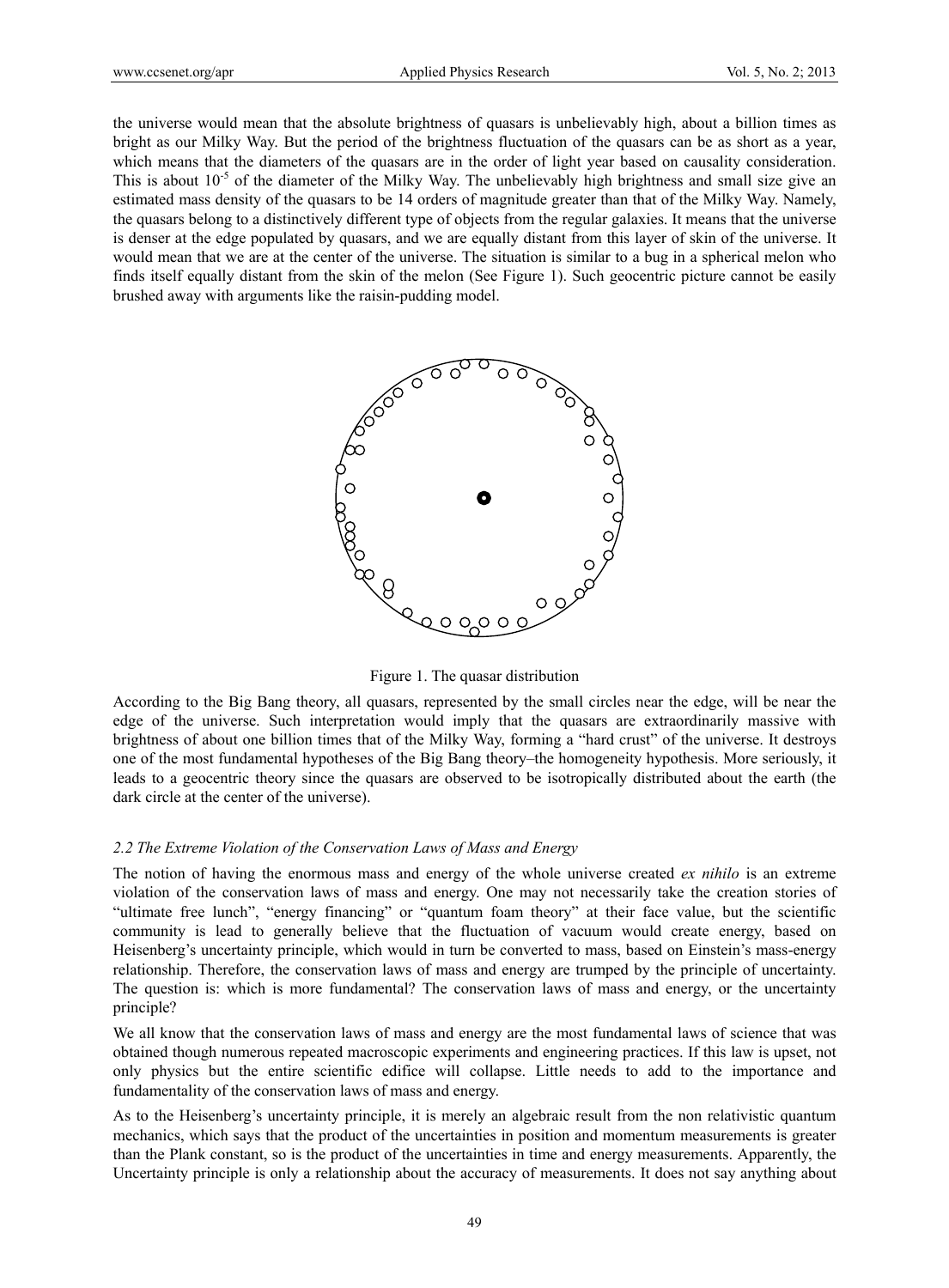creation at all. If error in measurement means creation, we would then have a solution to the energy crises: One needs only to measure a tank of gasoline with a lousy measuring device to create gasoline. Likewise, one can measure gold bullions to create gold and overcome the economic crisis.

The creation of mass from vacuum was never truly observed experimentally. No "pair production" of electron and positron would takes place without presence of a target, or the emulsion detector, or moisture molecules in a cloud chamber and the pre-existence of enough photon energy. No pair production has ever been observed in vacuum, no matter how much energy the photons might have. (The minimum is about 1 MeV.) The electron-positron pair is produced from a photon-target interaction (with presence of both matter and energy) rather than created *ex nihilo*. The preexistence of energy for pair-production is a common knowledge, but the preexistence of matter (target, emulsion or moisture molecules) is not well recognized by the general community.

As to the creation of energy *ex nihilo*, it has been proven impossible by numerous failures of inventing the perpetual machine, and by the daily routines of science and engineering practices. A theory based on creation of the enormous mass and energy of the entire universe is a fundamental violation of the physical laws and a serious contradiction against reality.

#### *2.3 Violation of the Principle of Relativity-the Horizon Problem*

The geocentric nature of the Big Bang theory discussed above is in essence a fundamental violation of the principle of classical relativity which denies the earth as the center of the universe. Big Bang theory also has a well-known horizon problem that violates Einstein's principle of relativity-Nothing could move faster than photon. If the speed of an object is equal to the speed of light, the Lorentz transformation matrix would become infinity, so would the metric tensor elements. If the speed is greater than the speed of light, the space and time would be reversed, i.e., the time would become 3-dimensional and the space would become 1-dimensional. However, the speed of the Big Bang during the decoupling period is hundreds times greater than the speed of light. The decoupling epoch was at about  $3\times10^5$  years after the Big Bang, but the radius of the universe at this time was about  $7 \times 10^7$  light years according to the Big Bang Theory. The velocity of expansion in this period is then

$$
v = (7x10^7 \text{ LY}) / (3x10^5 \text{Y}) = 233 \text{ c}!
$$

This problem is known as the "horizon problem". To solve the horizon problem, Allen Guth proposed in 1980s an Inflation Theory, which says that the universe went through a inflation in the time period from  $10^{-36}$  s to  $10^{-33}$ s. During this short time period the size of the universe was inflated from  $10^{-65}$  LY to  $10^{-15}$  LY (30 m). The velocity of "Inflation":

$$
v_i = (10^{-15} \text{ LY}) / 10^{-33} \text{ s} = 10^{26} \text{ c}!
$$

The speed of inflation was 26 orders of magnitude greater than the speed of light! It is an extreme violation of the theory of relativity. Violation of relativity is a logical paradox of the Big Bang theory since it is built upon relativity.

## *2.4 The Violation of Maxwell Velocity Distribution*

The Big Bang theory employs much of thermodynamics to construct a picture of universe as an expanding fireball. One expects the fireball of Big Bang to be a thermodynamic ensemble that requires all the particles in the system to collide numerous times to reach thermodynamic equilibrium. However, the Hubble law says that the particles at larger distance from the singularity move faster than the ones at shorter distances. The ones falling behind could never catch up with the ones in front of them, and no collision is possible. The radial expansion does not allow angular collision either. The fireball of the Big Bang does not qualify for a thermodynamic ensemble, period. Many thermodynamic concepts, such as temperature, which is the average (as a result of collision) kinetic energy of molecules, and the pressure, which requires collisions to transfer momentum, simply have no mining for a collection of particles without collision. As a result, the laws of thermodynamics do not apply in Big Bang theory. The temperature of a Big Bang fireball simply does not make any sense.

A way of looking at the violation of thermodynamics by the Big Bang theory is to compare the speed distribution of the particles in the system. If the system is a thermodynamic ensemble, it should obey the energy partition principle and Maxwell's velocity distribution: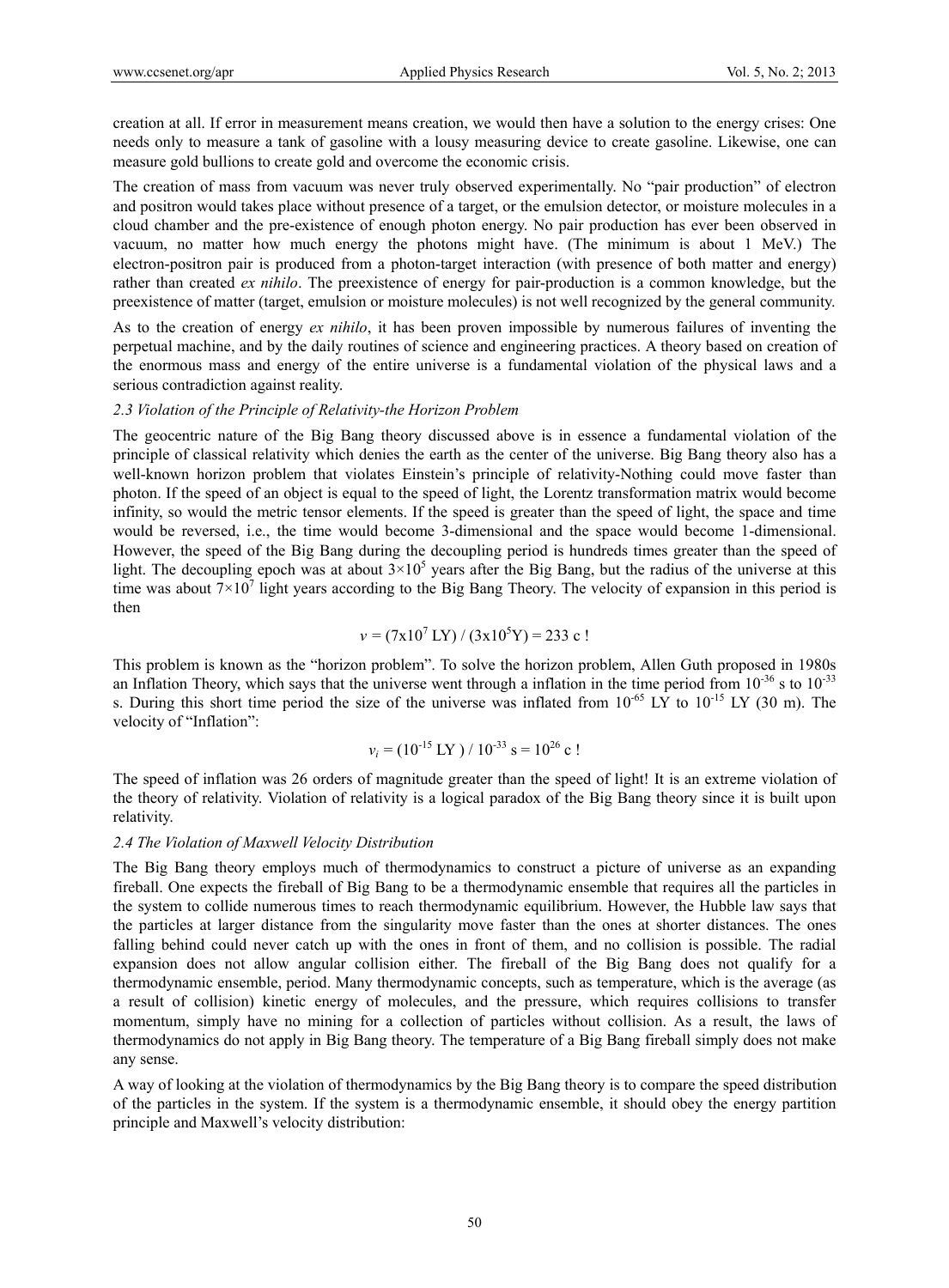$$
F(v) = 4\pi n \left(\frac{m}{2\pi kT}\right)^{\frac{3}{2}} v^2 \exp\left[-\frac{mv^2}{2kT}\right]
$$
 (1)

where  $F(v)$  is the mean number of molecules with speed *v* per unit volume per unit speed interval, *m, k, T* are, respectively, the mass of the molecule, the Boltzmann constant and the temperature. *n* is the number density of molecules. The distribution Equation (1) is plotted in Figure 2.



Figure 2. Maxwell velocity distribution of thermodynamic ensemble

For systems not at equilibrium, (for example, a nuclear explosion), the velocity distribution may deviate from Maxwell velocity distribution function to some extent, but qualitatively the velocity distribution of any natural system should show two important characteristics similar to the Maxwell distribution: a) Most of the mass should be lumped around certain finite average velocity; b) The distribution function approaches zero when the velocity of particles approaches either zero or infinity. Namely, the distribution function should show a shape of asymmetric bell. But the Big Bang theory presents a dramatically different velocity distribution of the universe. This dramatic distribution can be readily derived from the fundamental postulations of the Big Bang theory. Thus, the total mass of the universe is equal to the integration of mass density over the volume:

$$
M = \iiint \rho dV = \iiint \rho r^2 dr d\Omega
$$
 (2)

where m,  $\rho$ , V, r and  $\Omega$  are, respectively, the total mass, the mass density, the volume, the radius and the solid angle. According to the Big Bang theory, the universe is homogeneous and isotropic, the mass density is a constant. The integration over the solid angle is  $4\pi$ . We then have

$$
M = 4\pi \rho \int r^2 dr \tag{3}
$$

According to the Hubble law, the distance is proportional to the velocity:

$$
v = cHr \tag{4}
$$

Substituting Equation (4) into Equation (3) yields

$$
M = \int f(v) dv = \int \frac{4\pi \rho}{c^3 H^3} v^2 dv
$$
 (5)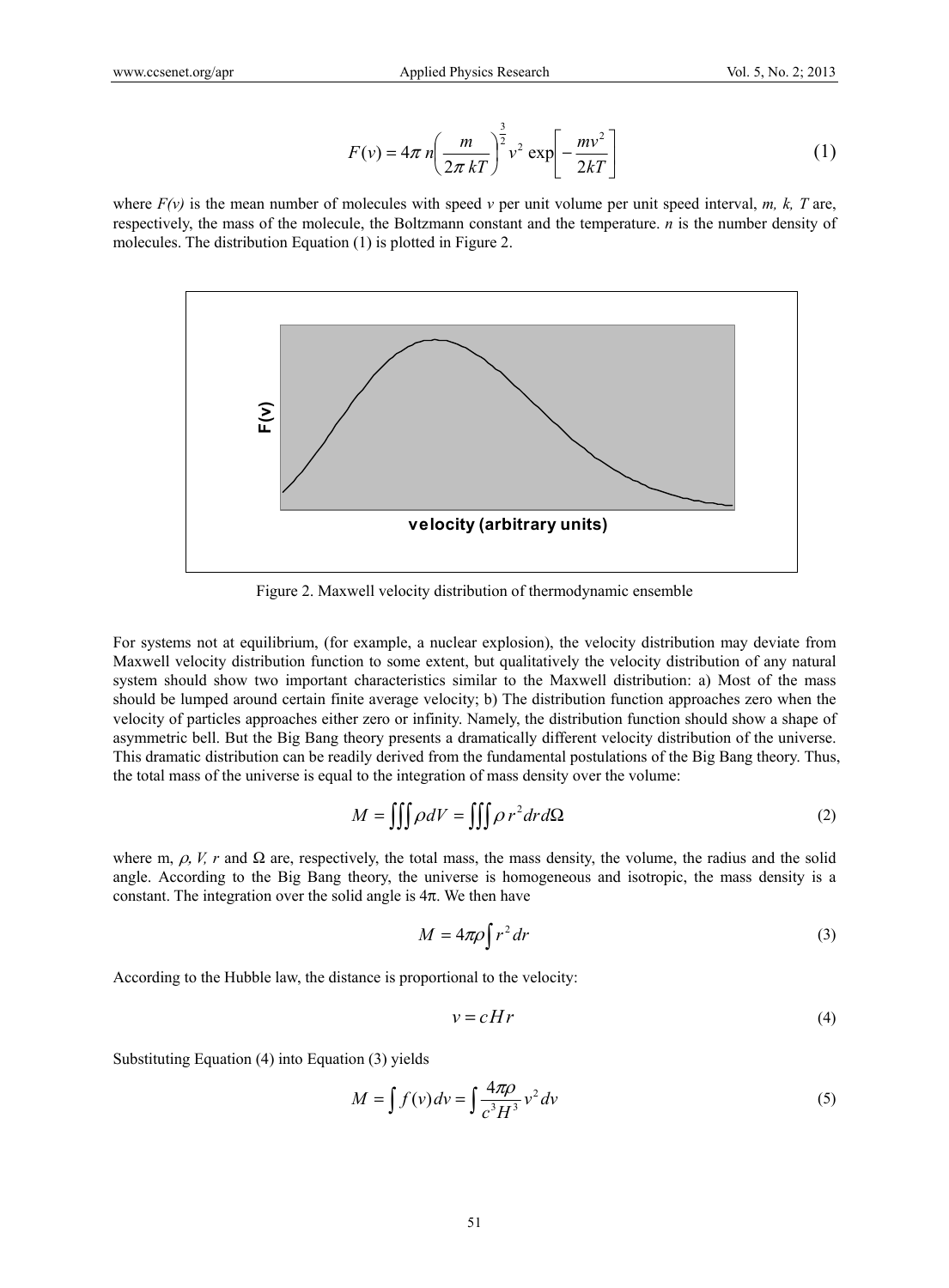The integrand gives the velocity distribution of mass of the Big Bang universe:

$$
f(v) = \frac{4\pi\rho}{c^3 H^3} v^2
$$
\n<sup>(6)</sup>

This quadratic function is shown in Figure 3, which is dramatically different from Maxwell's velocity distribution shown in Figure 2. The violation of Maxwell's velocity distribution demonstrates vividly that the Big Bang universe is not a thermodynamic system, and makes the applicability of thermodynamics to the Big Bang theory highly dubious.



Figure 3. The velocity distribution of Big Bang which is dramatically different from the velocity distribution of thermodynamic ensemble (Figure 2)

#### *2.5 Extreme Instability of the Big Bang Model*

If a mathematical model is sensitive to certain fitting parameter, it is an indication that the model is not stable, and therefore, not a good one. The more sensitive it is, the less credible is the model.

During decades long history of Big Bang cosmology, about half dozen different models of Big Bang theory phased in and out, all depending on a crucial parameter-the density parameter  $\Omega$ , which is the ratio of the mass density of a model to what is called the "critical mass density", at which the space-time is flat. Namely, the space-time is flat when  $\Omega = 1$ . Any infinitesimal deviation of  $\Omega$  from unity would result in a curved space-time. If  $\Omega > 1$  in a model, the universe is "closed" and would eventually die in a "Big Crunch". If  $\Omega < 1$ , however, the universe is "open" and would be diluted into nothing in the remote future. Calculations show that the mass density parameter  $\Omega$  cannot deviate from unity by more than 10<sup>-58</sup> in order for the universe to survive 15 billion years since its creation predicted by the Big Bang theory. If the mass density deviates from unity by  $10^{-40}$ , the universe would die in less than a second. Such unbelievable fine tuning of a fitting parameter manifests extreme instability of the theory.

#### *2.6 The Mystery of Dark Mater*

Since the Big Bang theory needs the mass density to be almost exactly unity, the mass of the universe must be equal to the critical mass of  $10^{-26}$  g/c.c.. Unfortunately (or fortunately), the observed average mass density of the universe is merely a humble 3% of that predicted, or needed, by the Big Bang theory. It is a significant and fundamental failure of the theory that overshadows all other claimed successes.

The embarrassment was dismissed politically: The Big Bang cosmologists simply declare that 97% of the predicted mass is the "dark matter", which cannot be observed because it is "dark". A theoretical failure is thus politically transformed into a great discovery–the dark matter–and a reason for further funding.

There is a general misunderstanding of the term "dark matter" among the public. To a layman it seems quite understandable that if something is dark and invisible, then it is unobservable. But the matter of fact is that all dark objects in the space can be, and have been, observed by astrophysicists. The method is quite simple and straightforward. One needs only to measure the distance from a star at the edge of a galaxy and its orbiting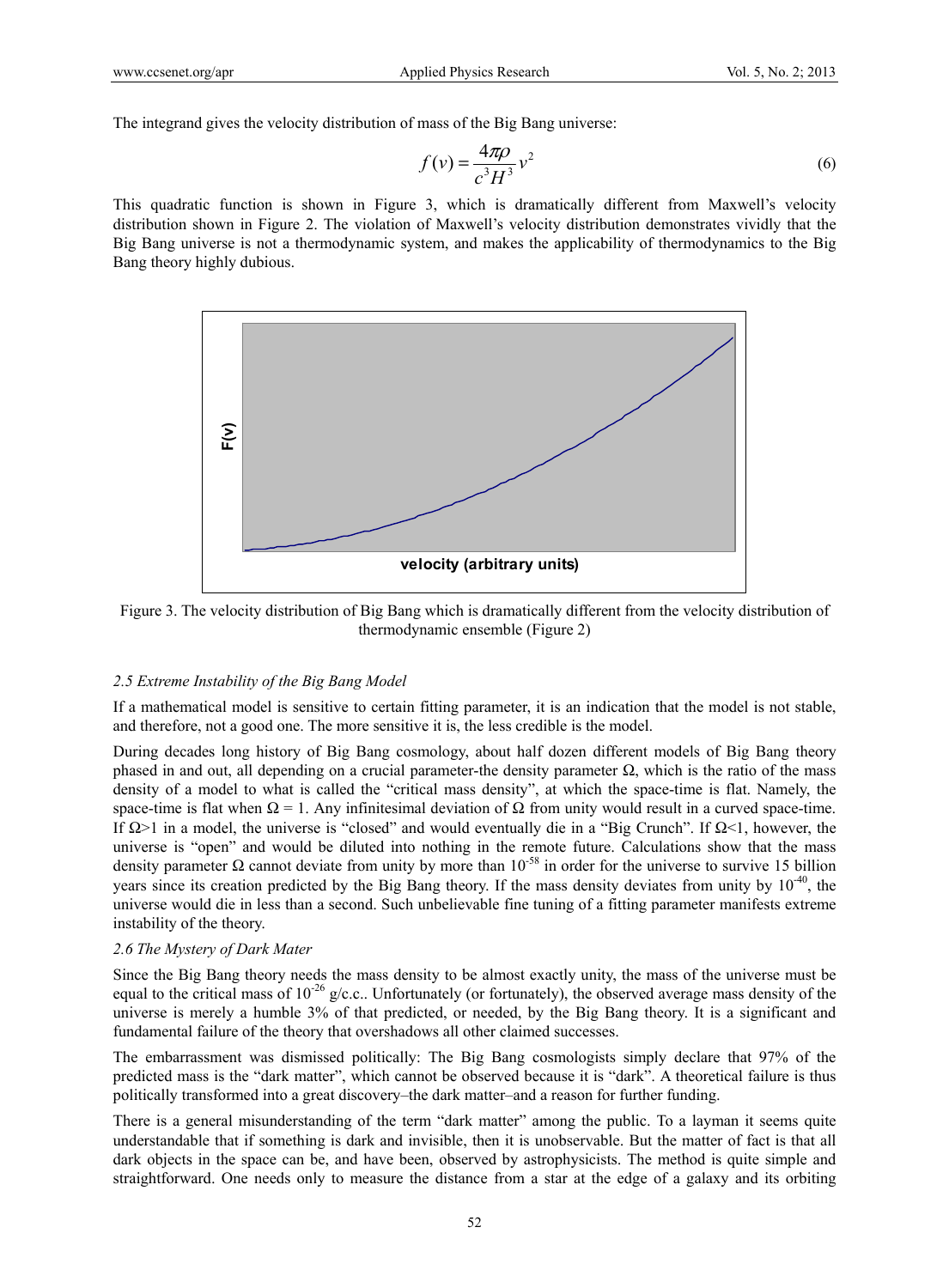velocity about the center of the galaxy. The total mass of the galaxy, including both bright objects and dark objects, can be easily calculated according to Newton's law of gravitation:

$$
M = \frac{v^2 r}{G} \tag{7}
$$

where *M, v, r* and *G* are, respectively, the total mass inside the orbit of the star been measured, the velocity and the distance of it from the galactic center, and the gravitational constant. The experimentally observed average mass density of the universe actually includes the dark matter such as the cold meteorites, dusts and gases. The real dark matter is observable, and it is already observed by astrophysicists.

The dark matter has been observed since 1930s. In 1933, Zwicky proposed such dark matter to account for the "missing mass" to explain the orbital velocities of galaxies in clusters (Zwicky, 1933) according to Equation (7). In the late 1960s and early 1970s, Vera Rubin worked with a new sensitive spectrograph that could measure the velocity curve of edge-on spiral galaxies to a greater degree of accuracy (Rubin, 1970) and announced in the 1975 meeting of the American Astronomical Society that most stars in spiral galaxies orbit at roughly the same speed, which implied that the mass densities of the galaxies were uniform well beyond the regions containing most of the stars (the galactic bulge). Rubin's observations and calculations showed that most galaxies must contain about six times as much "dark" mass as can be accounted for by the visible stars.

But these observed dark matters are called the "baryonic dark matters" which are actually included in the current value of the observed average mass density of the universe. The so-called "dark matter" of the Big Bang theory must be something that cannot be detected by Equation (7). Namely, there "dark matters" of the Big Bang must be "dark" to the gravitational field, i.e., it does not obey the law of universal gravitation. It means "gravitationally dark", not "optically dark". But then the problem comes. If the "dark matter" is gravitationally dark, it will not be able to keep the space-time asymptotically flat, which defeats the very purpose of postulating a mass density parameter of unity. The hypothesis of a gravitationally dark "dark matter" is a logical paradox.

The great discrepancy between the observed mass density and the one predicted (or needed) by the Big Bang theory has to be accounted for by the so-called "non-baryonic dark matter" such as the WIMPS (Weakly Interacting Massive Particles), neutralinos, axions, sterile neutrinos, Gravitinos, photinos and may be other supersymmetric particles (Davis et al., 1985).

There are active efforts to detect the so-called "cold dark matters" (CDM). Direct detection experiments are usually set up in deep underground laboratories to reduce the background from cosmic rays. The well known facilities include: the Soudan mine; the SNOLAB underground laboratory at Sudbury, Ontario (Canada); the Gran Sasso National Laboratory (Italy); the Canfranc Underground Laboratory (Spain); the Boulby Underground Laboratory (UK); and the Deep Underground Science and Engineering Laboratory, South Dakota (US). In 2009, the CDMS Collaboration reported two possible WIMP events. They admitted that "this analysis cannot be interpreted as significant evidence for WIMP interactions, but we cannot reject either event as signal." (Ahmed et al., 2009).

Indirect detection experiments are designed to search for the products of WIMP annihilation or decay (Bertone & Merritt, 2005). If WIMPs are their own antiparticles, then two WIMPs could annihilate to produce gamma rays or particle-antiparticle pairs. Additionally, if the WIMPs are not stable, they could decay into other particles. These processes could be detected indirectly through an excess of gamma rays, antiprotons or positrons emanating from the dark matters. The detection of such a signal is not conclusive evidence for dark matter, because it is buried in gamma rays from other possible sources. (Bertone et al., 2005; Bertone & Merritt, 2005).

It is also hoped that WIMPs could be produced by man in the large facilities such as the Large Hadron Collider (LHC). By definition, the WIMP has negligible interactions with matter, it may be detected only indirectly if and only if the background collision products are detected and subtracted (Kane & Watson, 2008). These experiments could show that WIMPs can be created, but it would still require a direct detection experiment to show that they exist in sufficient numbers in the galaxy to account for the dark matter needed by the Big Bang theory.

## *2.7 Quantum Gravity*

As creationism is very offensive to the physics community, the Big Bang cosmology is always obliged to answer the inconvenient questions like "where did the enormous mass and energy come from?" and "what was it like before the Big Bang?" A new theoretical trend–quantum gravity–seems to be trying to answer those questions.

The idea of combining the principles of supersymmetry and general relativity, called "supergravity, came into being in the 1970s, but the calculations were too complicated that it may never be provable. In 1980s, Green and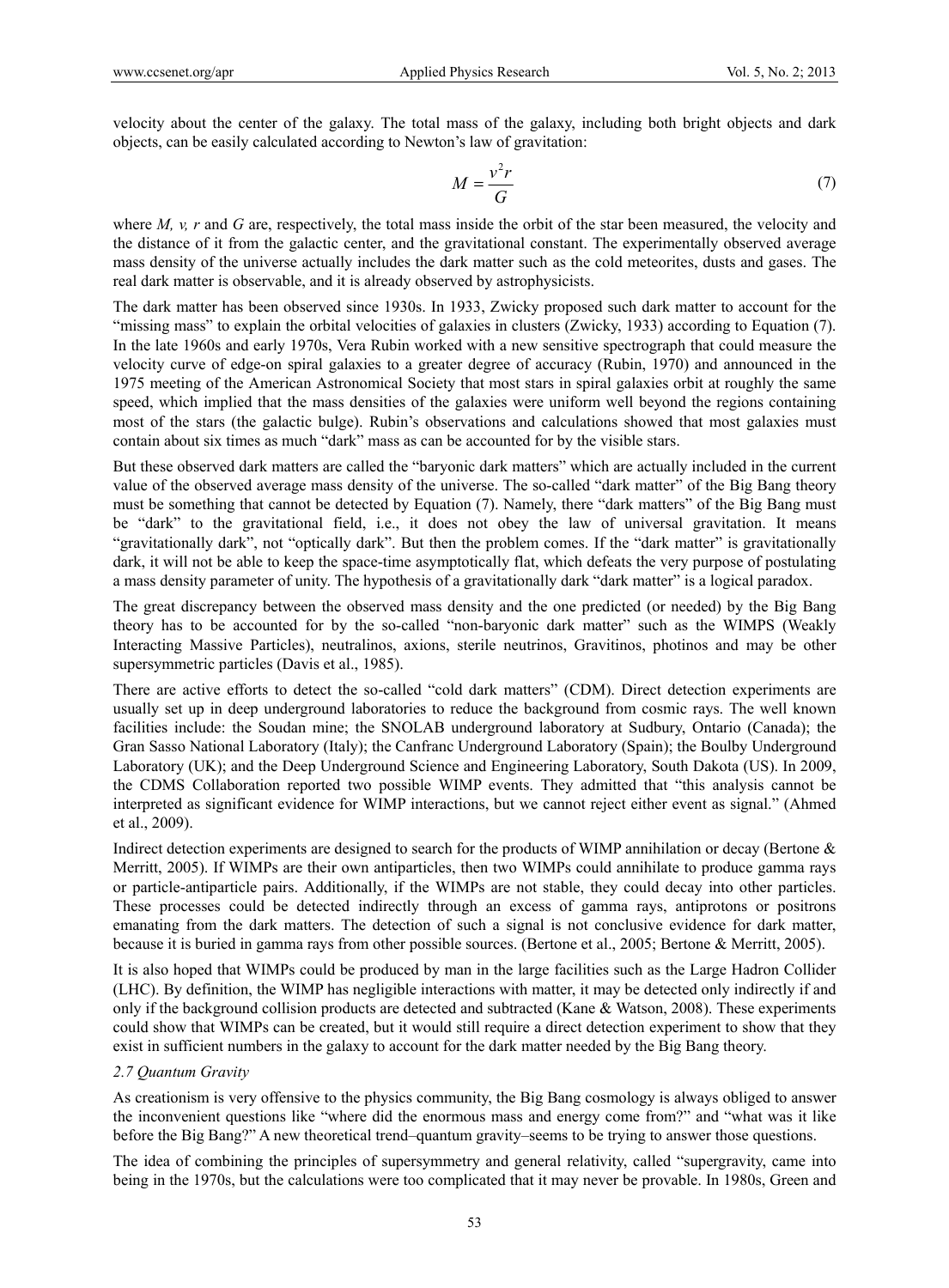Schwarz proposed a revolutionary "superstring theory" which attracted much attention of physics community (Green & Schwarz, 1984). "Superstring theory" needs ten dimensions to work, with 6 "extra dimensions" "curled up" into strings wrapped up on the scale of the Planck length. Such theory is also known as "theory of everything" because it might be a candidate to unify all the fundamental forces. The superstring theory is frustratingly abstract which is hard to be related to physical reality. No one could even explain the physical meaning of the extra dimensions. Moreover, at least five different superstring theories have been developed to compete each others.

The embarrassment seemed to be cleared in 1995 when Whitten (1995) conjectured that five different versions of string theory might be the same theory. If the eleventh dimension is introduced, the different superstring theories might be the different ways of looking at the same thing. With the eleventh dimension added, the "string" becomes "membrane" or "brane"; the "superstring theory" evolves into a "membrane theory", or "M-theory", the complete structures of which had not yet been discovered. The M-theory is compatible with the concept of multiverse. In such a theory, a Big Bang is caused by chance collisions between rippling membranes, and our universe came from a Big Bang which was just one of the many collisions between membranes. The "chance collisions", or parallel universes, might be infinite in number. Such a theory of "creation by chance collision between infinitely many membranes" seems to conjure away the inconvenient and intractable questions of "how was our universe created" and "what was it like before the creation". The constant creation of universes by chance collision between infinitely many membranes simply reduces the status of "universe" into something like "super galaxy". The M-Theory is not the only proposal for a "theory of everything". A "loop quantum gravity" (LQG) was developed by Ashtekar (1986, 1987, 1998, 2004), Ling (Ling & Smolin, 1999), Smolin (2006, 2010), Rovelli (1988, 1990, 1995, 1996), Thiemann (2003, 2006) and others. In LQG the space-time is fundamentally discrete and quantized. Space can be viewed as a network of finite loops called "spin networks", having the size of Planck length (about 10<sup>-35</sup> m). The Loop quantum cosmology (LQC) studies the early universe and the physics of the Big Bang. According to such study, the Big Bang was the cosequence of the last Big Crunch. The terminal Big Bang is replaced by a picture of Big Bounce similar to the picture of oscillating universe.

Both the M-theory and Loop quantum gravity have their fumdamental issues to solve before being accepted into the main stream standard model. For M-theory, the extra dimensions have no empirical support and physical meaning. No physical quantity that is experimentally verifyible has been predicted by the theory. As to the Loop quantum gravity, the proposition of discrete space-time is quite radical.

Before the theorists settle their fundamental issues, we can meke a general comment on their impact on the Big Bang cosmology. Even if one of the theories of quantum gravity has solved its fundamental issues, it could at most help the Big Bang cosmology by offering a plausible answer to the question of creation, it will not be able to resolve other fundamental issues of the Big Bang theory such as the geocentric nature, the horizon problem, the violation of Maxwell velocity distribution, and the stability problem.

# **3. Alternative Theories of Cosmology**

The multitude of fundamental difficulties facing the Big Bang theory motivated physicists to propose alternative theories since the very early days of the Big Bang cosmologyy, the most noteworthy being the tired-light cosmology (Zwicky, 1929), the steady-state cosmology (Bondi & Gold, 1948; Bondi, 1960; Hoyle, 1948), the plasma universe (Alfven, 1966; Klein, 1971; Lerner, 1991), and the theory of discordant redshift association (Field et al., 1973; Arp, 1987; Arp et al., 1990; Arp, 2003), and the Dispersive Extinction Theory (DET) (Wang, 2005, 2007, 2008, 2011).

The tired-light theory postulates that photons would get tired from the long travel and lose its energy. It would increase its wavelength and result in redshift. Such *ad hoc* hypothesis was not borne out by experimental evidence.

The plasma cosmology was based on the assumption that our galaxy was created from certain metagalaxy consisting of equal matter and antimatter. It was further postulated that such mixture of matter-antimatter would move through certain magnetic field, and the matter and antimatter could be separated into clouds and anti-clouds. The clouds and anti-clouds would attract and collapse under the gravitational force, leading to an explosion over a vast region hundreds of millions of light years across over a time period of hundreds of millions of years. The problem is, the mixture of matter-antimatter may not be adequately described by plasma physics since the positive and negative charges in a laboratory plasma do not annihilate. They simply neutralize each other. Plus, the existence of the original matter-antimatter and the magnetic field is highly hypothetical.

Arp's theory of discordant redshift association proclaims that the cosmic redshift does not indicate recession velocity and is not necessarily reliable distance indicator. The majority of astronomers take a skeptical view of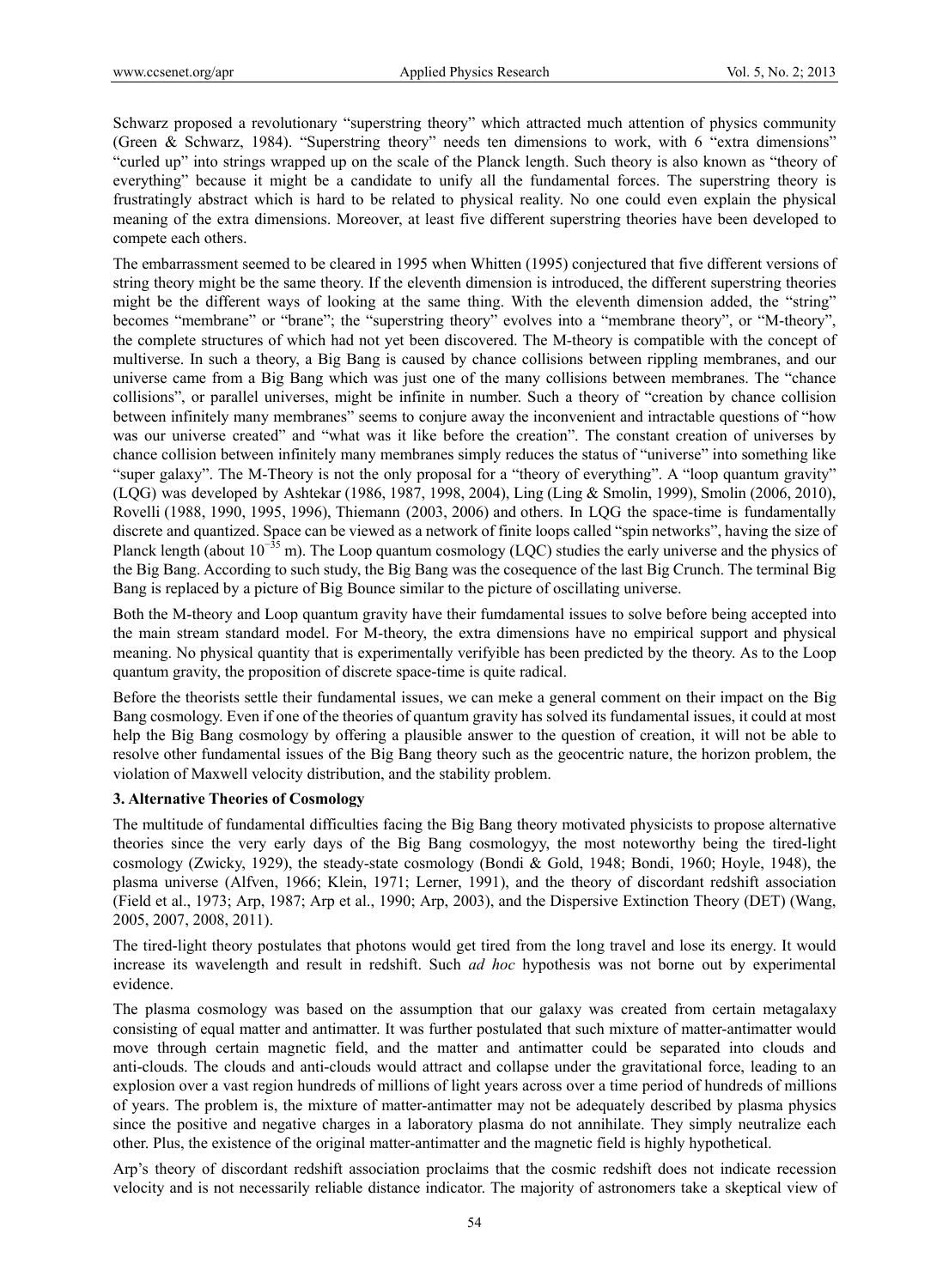Arp's interpretations of his photographs of the discordant redshift associations based on the possibility of chance alignment along the direction of sight of the objects at great distances. However, the number of Arpian objects is too large for these objects to be dismissed in entirety as chance alignments. Logically speaking, we need only a single genuine discordant association to dismiss the redshift as reliable indicator of velocity. Arp's position is supported by the abnormal redshifts of the quasars. For instance, the spectrum of the quasar 0149+335 shows drastically different red shifts for different lines: 0.82 for Mg+, 1.95 for C3+; and 2.14 for H Lya line (Silk, 1989). The weakness with Arp's proclamation is that it does not suggest a mechanism to explain the cosmic redshift, and the abnormal redshifts of quasars.

The steady-state cosmology assumes that the mass density of universe is spatially homogeneous and isotropic on average and constant in time, but it also assumes that the universe is expanding. It further assumes constant spontaneous creation of matter to make up for the decrease of mass density due to expansion. Such theory needs nothing less than creationism. Moreover, it needs to explain why the rate of creation happens to match exactly the rate of density reduction due to expansion.

These alternatives did not gain enough support to upset the Big Bang theory. It was mainly due to the monopoly of cosmological community by the Big Bang cosmology, and partially duo to the fact that these alternatives had their own Achilles heels–the *ad hoc* hypotheses of some sort. It is therefore highly desired to have an alternative theory of the cosmic redshift that is free of the ad hoc hypotheses. The Dispersive Extinction Theory (DET) was proposed to answer that call (Wang, 2005, 2007, 2008, 2011).

Why a different theory of redshift would mean different cosmology? The reason is simple: The correlation between cosmic redshift and the astronomical distance is the only direct experimental evidence the Big Bang cosmologists love to quote to support a finite expanding universe if, and only if, the redshift is interpreted as due to the recession movement of the galaxies. If, however, the cosmic redshift is not caused by the recession movement of heavenly bodies, all the argument of an expanding universe is invalid, so would be the Big Bang theory. Traditionally, as a scientific theory, the Big Bang theorists should be obliged to prove that the Doppler effect is the only possible cause for cosmic redshift. But strangely enough, the burden of proof somehow shifted from the Big Bang theorists to the physics community to disprove the Doppler-shift interpretation. Unless the scientific community can come up with a good explanation of the redshift, the Big Bang theory seems to be automatically vindicated in spite of the multitude of the fundamental inconsistencies and paradoxes. It is then paramount to find the real cause for the cosmic redshift.

## **4. The Dispersive Extinction Theory (DET) of Cosmic Redshift**

The Dispersive Extinction Theory, first published in *Physics Essays* in 2005 (Wang, 2005), attributes the cosmic redshift to the dispersive extinction (absorption plus scattering) of star light by the space medium. The extinction by interstellar medium (ISM) is generally recognized in the study of star reddening which shows that the interstellar extinction is wavelength dependent (Field, 1986; Johnson, 1968; Nathusm 1990; Ostlie & Carroll, 1996). It was found that the blue light is absorbed and scattered more than the red component. The atmosphere behaves in the same way and causes the sky to look blue. We have good reason to believe that the intergalactic medium, or space medium, should have same dispersion characteristics as the interstellar medium. Namely, the blue component of a spectral line is extinct more than the red component.

A spectral line is not an infinitely thin line, but a Gaussian curve with certain line width. After passing through the space medium, a spectral line would suffer extinction due to absorption and scattering, and the loss is wavelength dependent, or dispersive. The blue component would be extinct more than the red component. As a result, the peak of the Gaussian curve would be shifted towards the red, causing red shift (Figure 4). The intensity will also be reduced as a result of extinction. The longer the distance of travel, the more extinction the light beam would suffer, and the greater would be the redshift.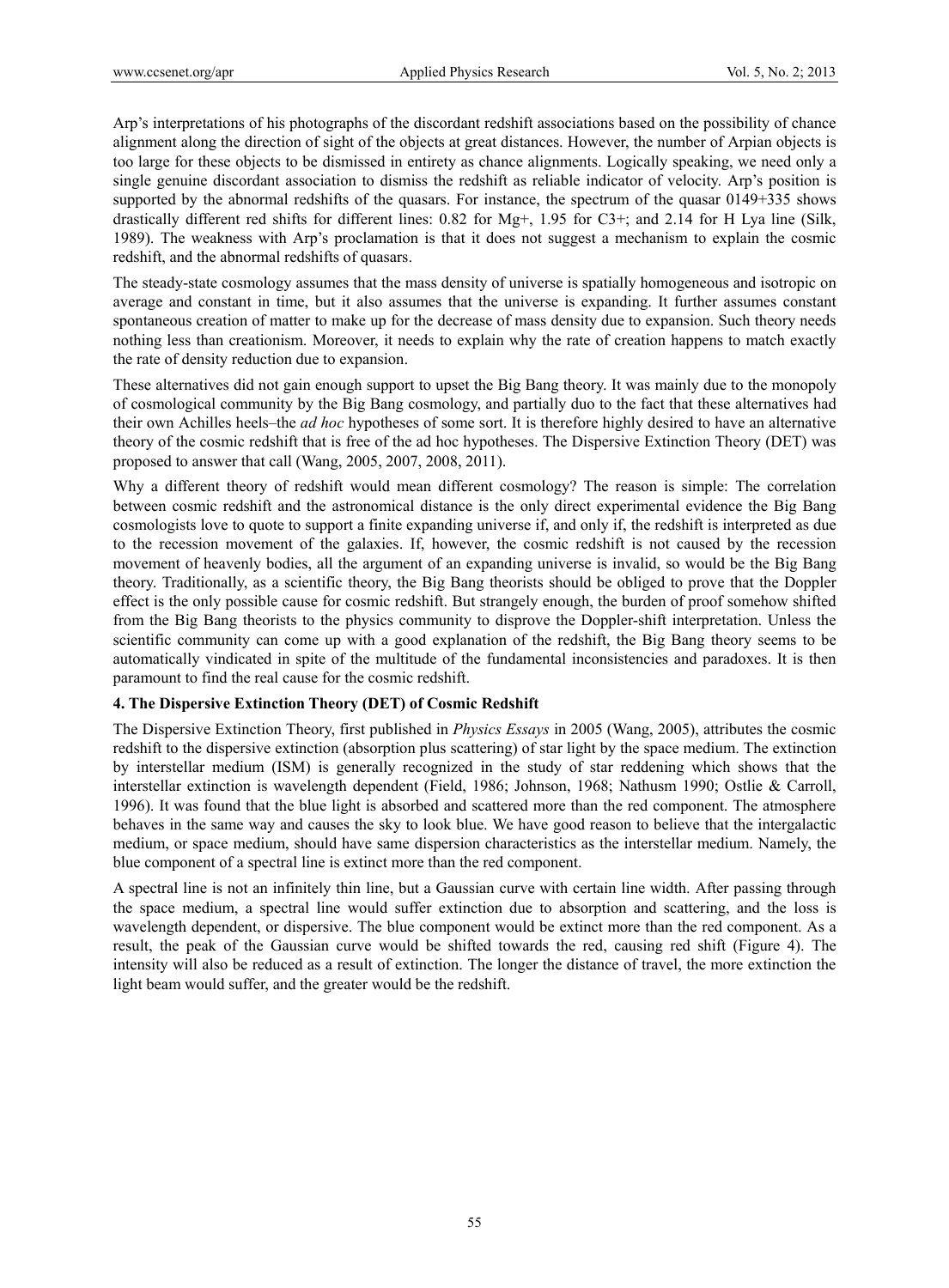

Figure 4. The redshift due to dispersive extinction by space medium. The vertical lines indicate the peaks of the original and the eventual Gaussian curves

The relationship between redshift and distance also depends on the optical density of the space medium. We must distinguish two scenarios in this regard: the unsaturated extinction in which the light intensity is weak; and the saturated extinction in which the light intensity is high enough to saturate the extinction. In the unsaturated scenario, the extinction is proportional to both the light intensity and the distance; while in the saturated scenario, the extinction depends only on the distance, not the beam intensity.

The amplitude of the original Gaussian spectral line can be described by a function:

$$
F(\omega) = F_0 \exp\left[-\frac{(\omega - \omega_0)^2}{\gamma^2}\right]
$$
 (8)

where  $F(\omega)$  is the amplitude,  $\omega_0$  the central frequency and  $\gamma$  the standard deviation. After passing through a layer of unsaturated space medium, the above frequency distribution function is modified to become:

$$
F(\omega, r) = F_0 \frac{r_0}{r} \exp\left[-\alpha r - \frac{(\omega - \omega_0)^2}{\gamma^2}\right]
$$
\n(9)

With

$$
\alpha = a + b\omega \tag{10}
$$

where  $\alpha$  is the extinction coefficient,  $a$  the non-dispersive extinction coefficient,  $b$  the dispersion coefficient.  $r_0$  is the radius of the star or galaxy an *r* the distance from it to the earth. The factor  $(r_0/r)$  reflects the inverse square law, while the factor exp[ $- \alpha r$ ] is due to the dispersive extinction by the space medium.

It can be shown (Wang, 2005) that the new spectrum Equation (9) has a new peak at the frequency:

$$
\omega_0' = \omega_0 - \frac{b\gamma^2 r}{2} \tag{11}
$$

which would yield a redshift of (Wang, 2005)

$$
z = 9bc \frac{\delta \lambda^2}{\lambda^3} r \tag{12}
$$

where *z* is the redshift, *c* the speed of light,  $\delta\lambda$  and  $\lambda$  are the line width and wavelength.

The above equation shows that the red shift is not only linearly proportional to the distance, which agrees with Hubble law, but also proportional to the square of the line width, and inversely proportional to the cube of the wavelength. Namely, the red shifts of different spectral lines from the same heavenly body (*r* being the same) can be very different, depending on the line widths and the wavelength. This is the major difference between DET theory and the Hubble law (Hubble, 1926, 1929):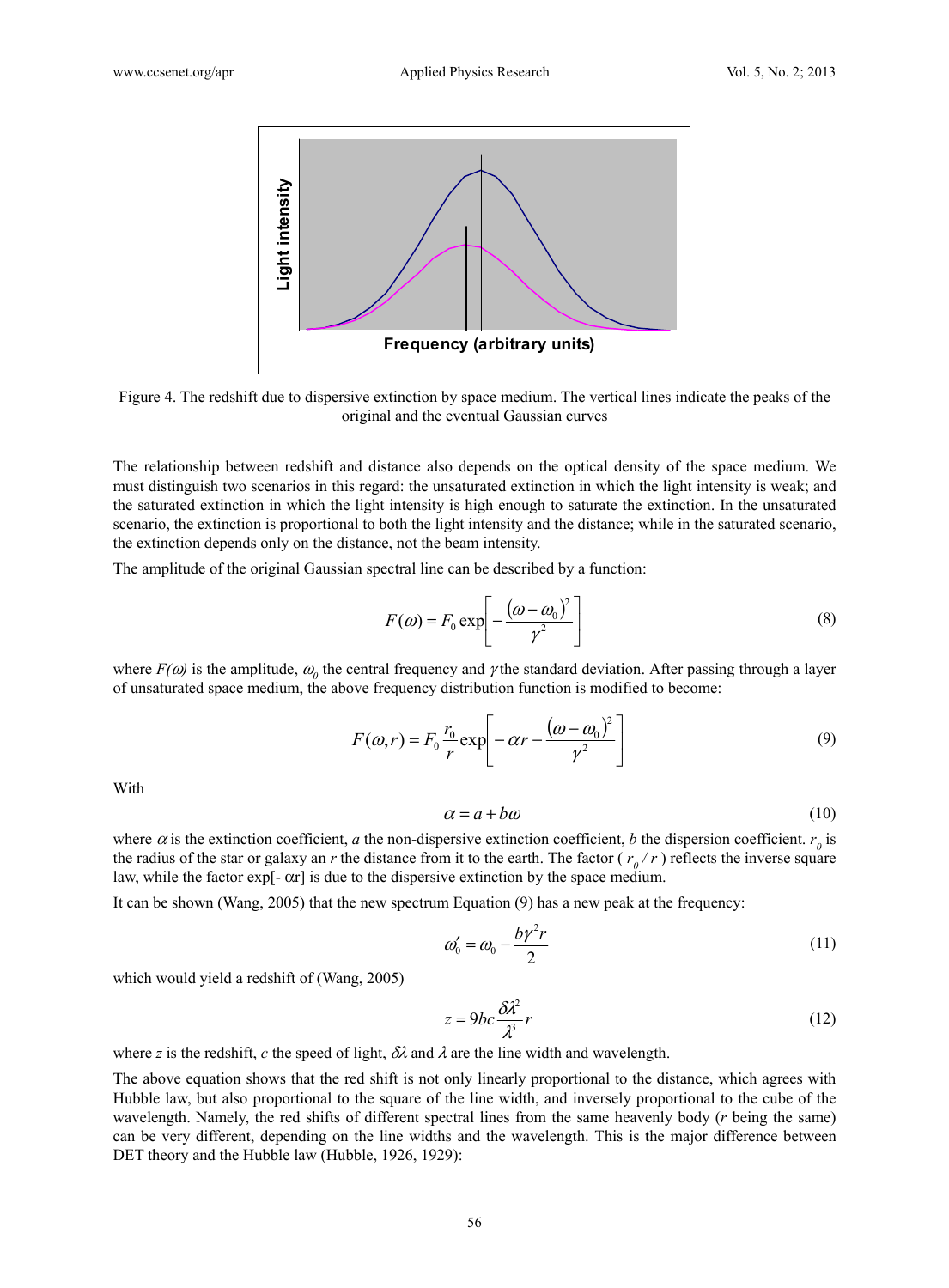$$
z = Hr \tag{13}
$$

Comparison of Equations (12) and (13) shows that the Hubble constant *H* has actually swallowed the line width and wavelength dependence. It explains the crudeness of Hubble law. (The data points of the plot fill almost one half of the first quadrant). If we define a new parameter *Wangian*:

$$
W = \frac{z\lambda_0^3}{\delta\lambda^2} \tag{14}
$$

Then

$$
W = 9 \, \text{cbr} \tag{15}
$$

Equation (15) shows that it should be the *W* function, instead of red shift z, that is linearly proportional to the cosmic distance. If we plot the Wangian *W* versus distance *r*, the correlation should be much better than a plot of redshift versus distance. This difference can be used as an experimental test of DET versus Big Bang.

It is quite interesting that Hubble himself did not like the Doppler-shift interpretation of the cosmic redshift because it led to a notion of expanding universe, which was quite offensive to the then well accepted scientific concept of an infinite and stable universe. Unfortunately, the Doppler effect was then the only mechanism he knew to be able to cause a change of frequency and wavelength. If DET was available then, it is not hard to imagine that Hubble might espouse himself with DET instead of the Doppler-effect interpretation. The cosmology would have followed a quite different approach. But history took its own prerogative to allow dominance of cosmology by a geocentric Big Bang theory. Guided by the Doppler-shift theory, the experimental astrophysicists did not think that the redshift would have anything to do with the line width and the wavelength. The different redshifts from the same heavenly object were simply averaged out. We tried to dig out information of the line width and wavelength dependence of redshifts from the published literature, only to be defeated everywhere. The author ventures to guess that some data containing the linewidth and wavelength dependence might be buried in the dusty archives of some lab logbooks.

#### **5. The Saturated Dispersive Extinction**

The scenario dealt with in the last section is a one in which the extinction by the space medium is not saturated, which is the case in the last part of travel when the star light is very weak. In the first part of the journey when the light intensity is very high, the extinction is expected to be saturated. In such scenario the frequency distribution function, Equation (8), is modified in a different way from that expressed in Equation (9):

$$
F(\omega, r) = F_0 \frac{r_0}{r} \exp\left[-\frac{(\omega - \omega_0)^2}{\gamma^2}\right] - (p + q\omega)
$$
 (16)

where *p* and *q* are, respectively, the saturated non dispersive and dispersive extinction constants. Straightforward calculation shows that the redshift is related to the distance as (Wang, 2008):

$$
r = \left(\frac{A_0 r_0^2 \lambda_0^3}{\pi c q \gamma_{\lambda}^2}\right)^{\frac{1}{3}} z^{\frac{1}{3}} \exp\left[-\frac{\lambda_0^2 z^2}{3 \gamma_{\lambda}^2}\right]
$$
(17)

where c is the speed of light, and  $\gamma_{\lambda}$  the line width in wavelength.

Equation (17) shows that saturated dispersive extinction is not linearly proportional to the distance, which differs from what indicated by the linear Hubble law. As the linearity of Hubble law is only loosely demonstrated and widely challenged by experimentalists (Segal & Nicoll, 1992), a non linearity is quite interesting.

For small redshift, the exponential factor is nearly unity and Equation (17) becomes:

$$
z = \frac{\pi q c \sigma_{\lambda}^2}{A_0 \lambda_0^3} \frac{r^3}{r_0^2}
$$
 (18)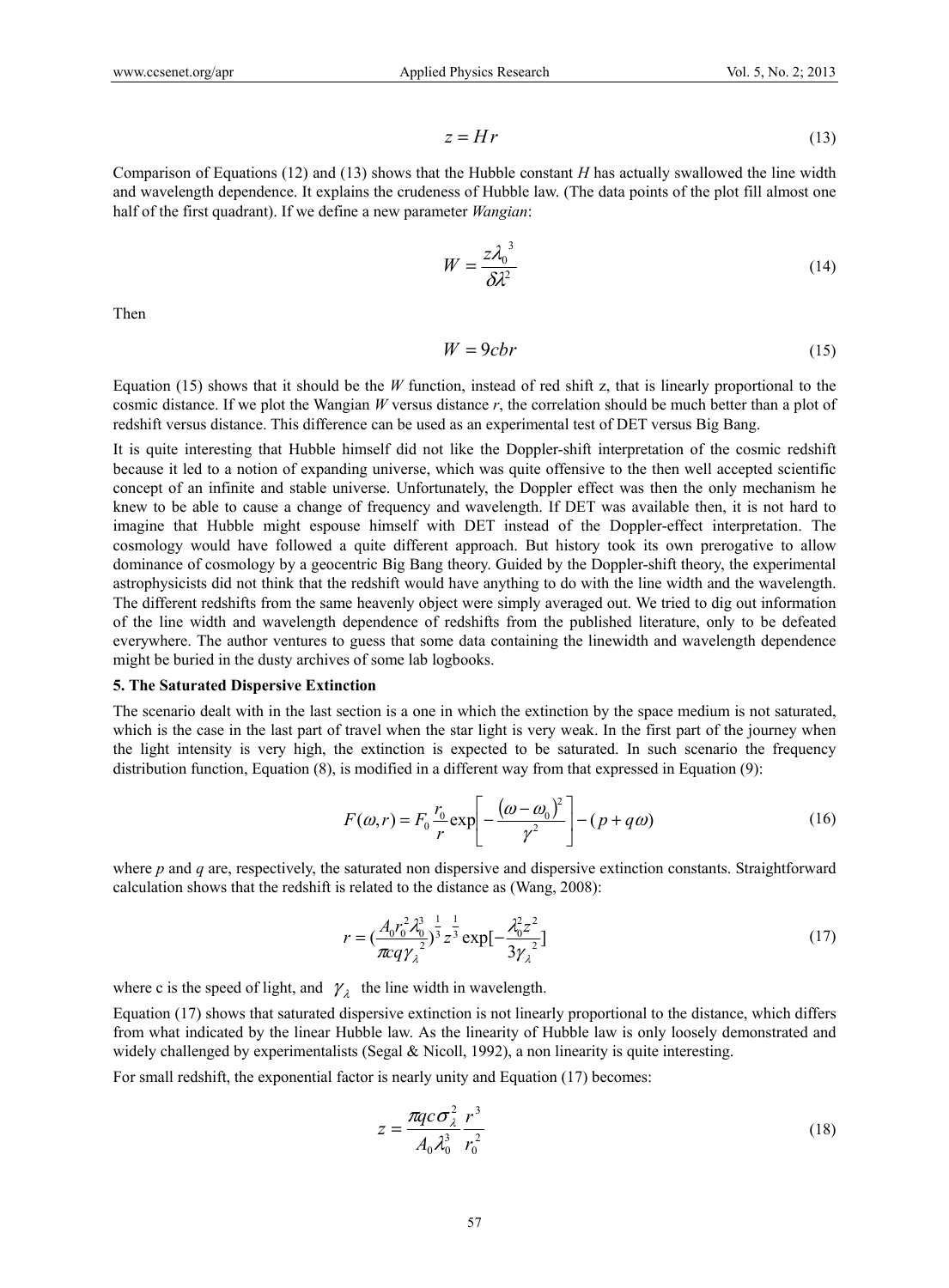Equation (18) indicates that the redshift is proportional to the square of the line width and inversely proportional to the cube of the wavelength, in exactly the same way as it is in the case of unsaturated DET. It also shows that the redshift by the saturated extinction is proportional to the cube of the distance.

# **6. Experimental Tests of DET versus Big Bang**

Strong Experimental evidences abound against the Big Bang theory with respect to the multitude of fundamental difficulties discussed in section 1, such as the geocentric nature, the creation of enormous mass and energy, the horizon problem, the violation of Maxwell's speed distribution, the extreme instability of the model and the dark mass hypothesis. DET is free of any of these problems.

One of the direct evidence against the Big Bang theory is the abnormal redshifts of quasars, which is consistent with DET. The Big Bang theory predicts that the red shifts of different spectral lines from the same heavenly body must be the same (with possible small difference due to rotation). But this is in directly contradiction with the measured redshifts of quasars. For example, the quasar 0149+335 shows drastically different red shifts for different lines: 0.82 for  $Mg^{+}$ , 1.95 for  $C^{3+}$ ; and 2.14 for H Lya line (Silk, 1989). Such huge differences could in no way be explained by the rotation of quasars.

DET offers a natural explanation to the abnormal redshifts of the quasars. Since the redshift is proportional to the square of the line width and all quasars typically have large line widths. It explains why the quasars usually have large redshifts.

## **7. Detailed Test of DET**

Although DET is free of the fundamental problems and ample evidences exist in support of DET against Big Bang theory, we still look for detailed tests to further check the specific predictions of DET and prove the theory beyond reasonable doubt. Fortunately, such detailed litmus-tests do exist.

## *7.1 The Correlation Test of the Wangian–Distance Plot*

The red shift–magnitude plot according to Hubble law has very poor correlation and the Hubble constant cannot be accurately determined to within a factor of two. As pointed out in Equations (14) and (15), the Wangian *W,*  instead of redshift, is truly linearly dependent on the distance if the space medium is homogeneous. A *W*-r plot is expected to show better correlation than the z-r plot, and can be used to test DET versus the Doppler–effect interpretation of Hubble law.

*7.2 The Line width Dependence Test* 

If we define

$$
X \equiv \frac{z\lambda^3}{9cbr}
$$

Equation (15) can be written as

$$
X = \delta \lambda^2 \tag{19}
$$

A plot of X versus  $\delta\lambda$  should show a quadratic relation. *7.3 The Wavelength Dependence Test* Likewise, if we define

$$
Y = \frac{z}{9cbr\delta\lambda^2}
$$

we have from Equation (15)

$$
Y = \frac{1}{\lambda^3} \tag{20}
$$

A plot of *Y* versus  $\lambda$  should show an inverse cubic relationship.

Equations (19) and (20) are based on the fact that the redshift is proportional to the square of the line width and inversely proportional to the cube of the wavelength, as predicted by both the saturated and unsaturated DET.

All these tests are straightforward and can be easily carried out by students. For the research groups equipped with a decent telescope and spectrometer, it is merely a repetition of the past red-shift measurements. The only extra work is to record the wavelength and line width of each spectral line. The meager cost will prove worth spending considering the significance of having a correct theory of cosmology.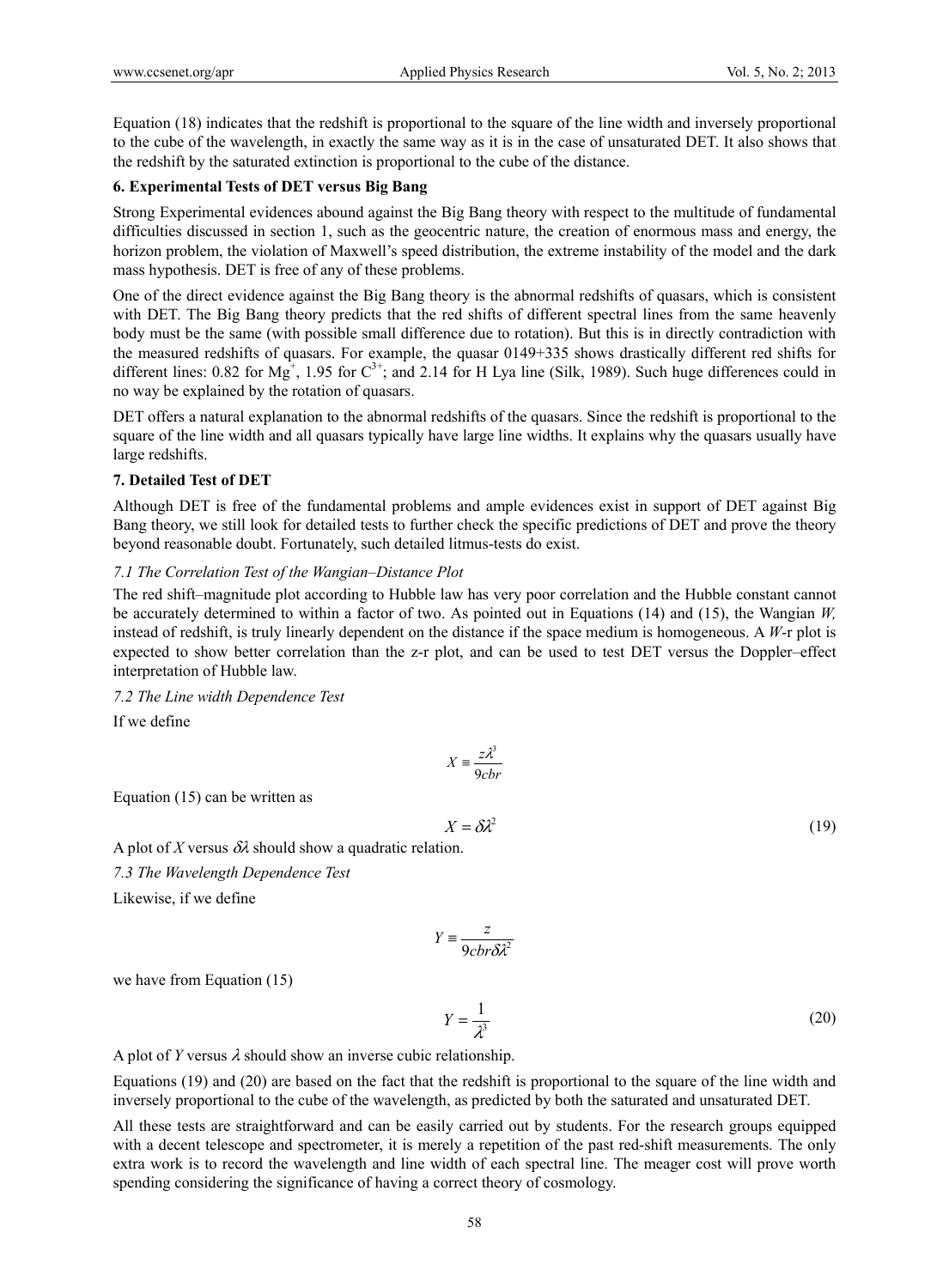#### **8. A Possible Explanation of the Abnormal Redshifts of Quasars**

DET offers a possible explanation for the abnormal redshifts of quasars: It is probably due, at least partially, to the large line width typical of the quasars. But the story does not end there. DET even suggests that the reported large redshifts of quasars might be due to erroneous identification! To see this, let us consider two spectral lines of certain quasar having wavelengths  $\lambda_1$  and  $\lambda_2$ . After passing through the space medium, these wavelengths have shifted to  $\lambda_1$ ' and  $\lambda_2$ '. According to Equation (12), the redshifts of these two lines are, respectively,

$$
\begin{cases}\nz_1 = \frac{\lambda_1 - \lambda_1}{\lambda_1} = 9bc \frac{\delta \lambda_1^2}{\lambda_1^3} r \\
z_2 = \frac{\lambda_2 - \lambda_2}{\lambda_2} = 9bc \frac{\delta \lambda_2^2}{\lambda_2^3} r\n\end{cases}
$$
\n(21)

Due to the fact that the wavelengths and the line widths are different for the two spectral lines, their redshifts are different. Namely,  $z_1$  is generally not equal to  $z_2$ . Since

$$
\begin{cases} \lambda_1 = (z_1 + 1)\lambda_1 \\ \lambda_2 = (z_2 + 1)\lambda_2 \end{cases}
$$
 (22)

Which means,

$$
\frac{\lambda_1'}{\lambda_2'} \neq \frac{\lambda_1}{\lambda_2} \tag{23}
$$

Equation (23) shows that the ratio between the red-shifted wavelengths,  $(\lambda_1/\lambda_2)$ , is in general not equal to the ratio between the original wavelengths,  $(\lambda_1/\lambda_2)$ . However, the basic assumption for identification of the spectral lines is that the ratio between the wavelengths does not change. The experimentalists then would look for the elements with spectral lines in the visible range having the ratio of wavelengths given by  $(\lambda_1/\lambda_2)$ . Suppose thus identified wavelengths are  $\lambda_2$ " and  $\lambda_1$ ", which are quite different from the truly original wavelengths, the redshift would be reported as

$$
z^* = \frac{\lambda_1' - \lambda_1''}{\lambda_1''}
$$
 (24)

The identified redshift z\* of Equation (24) could be much greater than the real redshift of Equation (22). It would yield a much greater redshift *z*\*.

#### **Acknowledgements**

The author wishes to thank Ms. Heather DeLancett for her technical editing assistance in preparing the manuscript.

#### **References**

- Abell, G. O. (1958). The Distribution of Rich Clusters of Galaxies. *Astrophys. J. Suppl., 3*, 211-228. http://dx.doi.org/10.1086/190036
- Ahmed, Z., Akerib, D. S., Arrenberg, S., Bailey, C. N., Balakishiyeva, D., Baudis, L., … Zhan, J. (2009). Results from the Final Exposure of the CDMS II Experiment. *Science, 327*, 1619-1621. http://dx.doi.org/10.1126/science.1186112
- Alfven, H. (1966). *Worlds-Antiworlds*. San Francisco: Freeman. Retrieved from http://www.archive.org/details/WorldsAntiworlds

Arp, H. C. (1987). *Quasars, Redshifts, and Controversies,* Berkeley, CA: Interstellar Media.

Arp, H. C. (2003). *Catalogue of discordant redshift associations*. Montreal, Quebec, Canada: Apeiron.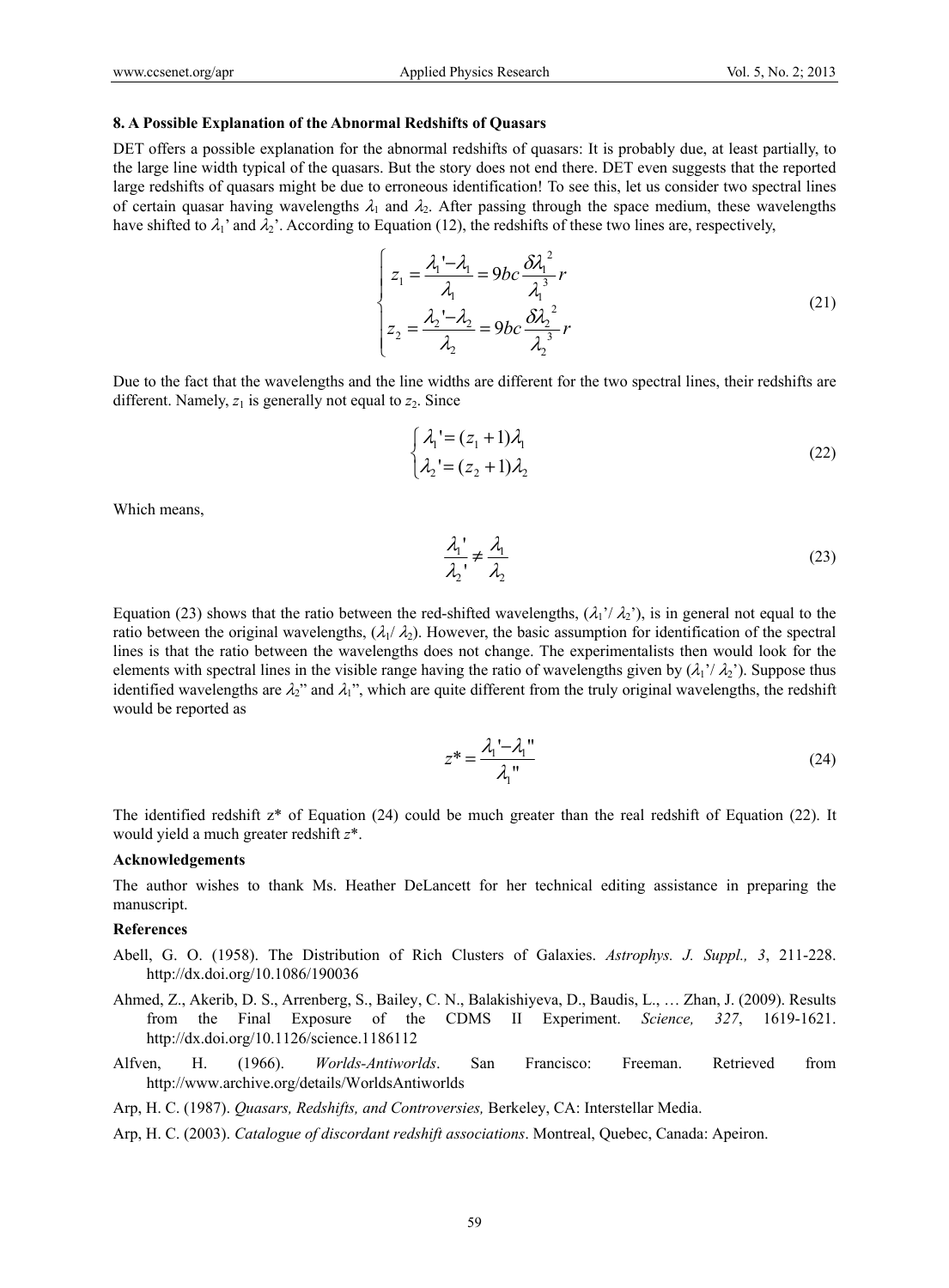- Arp, H. C., Burbidge, G., Hoyle, F., Narlikar, J. V., & Wishramasinghe, N. C. (1990). The extragalactic Universe: an alternative view*. Nature, 346*, 807-812. Retrieved from http://www.nature.com/nature/journal/v346/n6287/abs/346807a0.html
- Ashtekar, A, Baez, J., Corichi, A., & Krasnov, K. (1998). Quantum Geometry and Black Hole Entropy. *Physical Review Letters, 80*, 904-907. http://dx.doi.org/10.1103/PhysRevLett.80.904
- Ashtekar, A. (1986). New variables for classical and quantum gravity. *Physical Review Letters, 57*, 2244-2247. http://dx.doi.org/10.1103/PhysRevLett.57.2244
- Ashtekar, A. (1987). New Hamiltonian formulation of general relativity. *Physical Review D, 36*, 1587-1602. http://dx.doi.org/10.1103/PhysRevD.36.1587
- Ashtekar, A., & Lewandowski, J. (2004). Background Independent Quantum Gravity: A Status Report. *Classical and Quantum Gravity, 21*, R53-R152. http://dx.doi.org/10.1088/0264-9381/21/15/R01
- Bertone, G., & Merritt, D. (2005). Dark Matter Dynamics and Indirect Detection. *Modern Physics Letters A, 20*(14), 1021-1036. http://dx.doi.org/10.1142/S0217732305017391
- Bertone, G., Hooper, D., & Silk, J. (2005). Particle dark matter: Evidence, candidates and constraints. *Physics Reports, 405*(5-6), 279-390. http://dx.doi.org/10.1016/j.physrep.2004.08.031
- Bondi, H. (1960). *Cosmology* (2nd ed., 166). Cambridge, U.K.: Cambridge University Press.
- Bondi, H., & Gold, T. (1948). *The Steady-State Theory of the Expanding Universe*, *M.N.R.A.S., 108*, 252. Retrieved from http://adsabs.harvard.edu/cgi-bin/bib\_query?1948MNRAS.108..252B
- Davis, M., Efstathiou, G., Frenk, C. S., & White, S. D. M. (1985). The evolution of large-scale structure in a universe dominated by cold dark matter. *Astrophysical Journal, 292*(1985), 371-394. http://dx.doi.org/10.1086/163168
- De Vaucouleurs, G. (1993). The extragalactic distance scale. VIII. A comparison of distance scales. *Astrophys. J., 415*, 10-32. http://adsabs.harvard.edu/doi/10.1086/173138
- Dicke, R. H., Peebles, P. J. E., Roll, P. G., & Wilkinson, D. T. (1965). Cosmic Black-Body Radiation. *Astrophys. J., 142*, 414-419. http://adsabs.harvard.edu/doi/10.1086/148306
- Field, G. B. (1986). *Theory of the Interstellar Medium* in *Highlights of Modern Astrophysics, Concepts and Controversies* (pp235-265). In S. L. Shapiro and S.A. Teukolsky (Ed.). New York, NY: Wiley
- Field, G. B., Arp, H. C., & Bahcall, J. N. (1973). *The Redshift Controversy.* Reading, MA: W.A. Benjamin.
- Green, M. B., & Schwarz, J. H. (1984). Anomaly Cancellations in Supersymmetric D=10 Gauge Theory and Superstring Theory. *Physics Letters B, 149*, 117-122. http://dx.doi.org/10.1016/0370-2693(84)91565-X
- Hawking, S. (1993). *Black Holes and Baby Universes and other Essays* (p97). New York, NY: Bantam Books.
- Hoessel, J. G., Gunn, J. E., & Thuan, T. X. (1980). The photometry properties of brightest cluster galaxies. I. Absolute magnitudes in 116 nearby Abell clusters. *Astrophys. J., 241*, 486-492. http://dx.doi.org/10.1086/158363
- Hoyle, F. (1948). A New Model For The Expanding Universe. *M.N.R.A.S., 108*, 372. Retrieved from http://articles.adsabs.harvard.edu/full/1948MNRAS.108..372H
- Hubble, E. (1926). Extra-galactic Nebulae. *Astrophys. J., 64*, 321. http://dx.doi.org/10.1086/143018
- Hubble, E. (1929). A Relation between Distance and Radial Velocity among Extra-Galactic Nebulae. *Proceedings of the National Academy of Sciences of the United States of America, 15*(3), 168-173. http://dx.doi.org/10.1073/pnas.15.3.168
- Hubble, E. (1936). *The Realm of the Nebulae*. New Haven, CT: Yale University Press.
- Johnson, H. L. (1968). *Interstellar Extinction* in *Nebulae and Interstellar Matter*. In B. M. Middlehurst, & L. H. Aller, (Eds.). Chicago, IL: The University of Chicago Press.
- Kane, G., & Watson, S. (2008). Dark Matter and LHC: what is the Connection? *Modern Physics Letters A,* 23, 2103-2123. http://dx.doi.org/10.1142/S0217732308028314
- Klein, O. (1971). Arguments Concerning Relativity and Cosmology. *Science, 171*, 339. http://dx.doi.org/10.1126/science.171.3969.339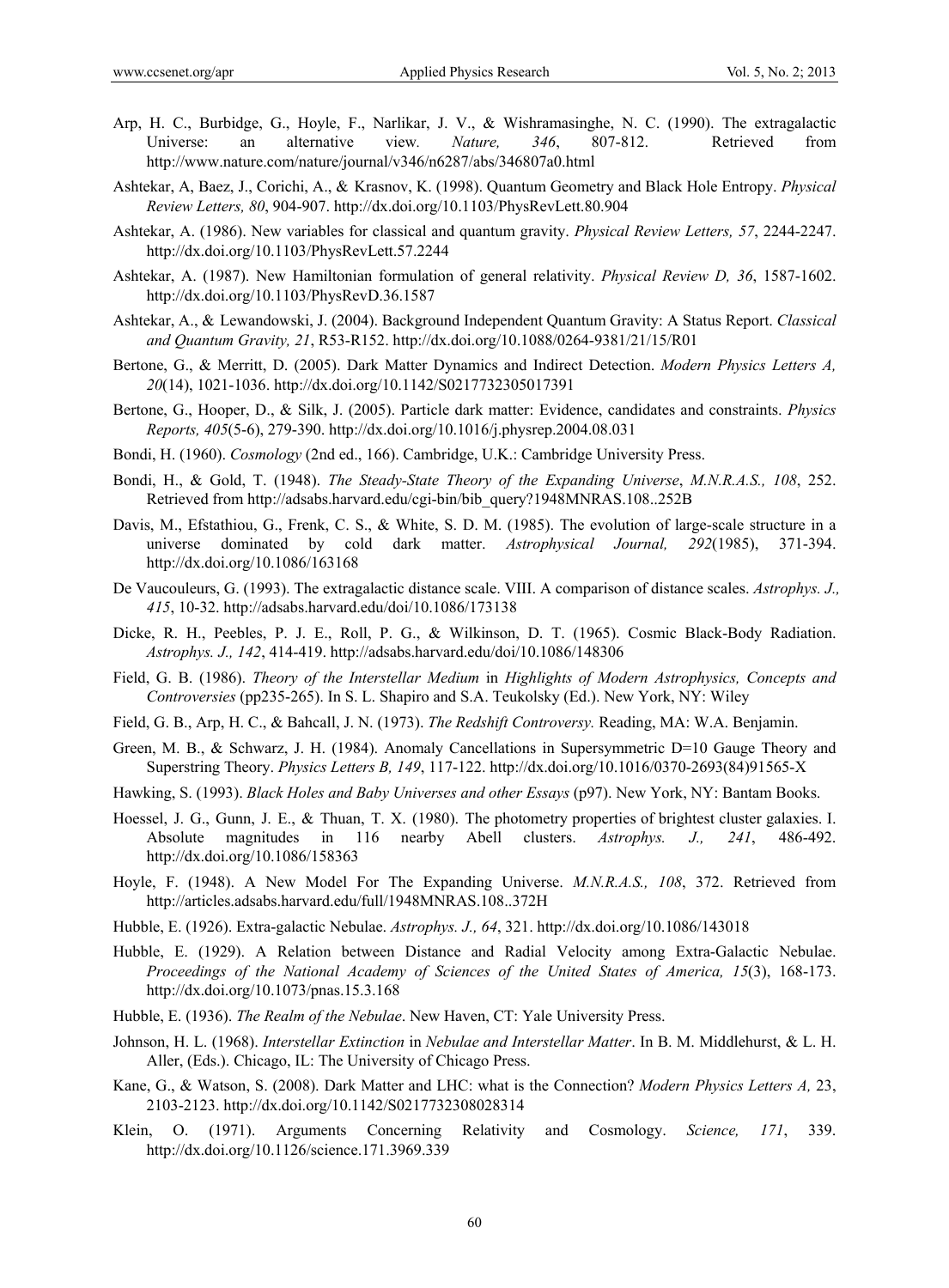Lerner, E. J. (1991). *The Big Bang Never Happened*. New York, NY: Vintage Books.

- Mathis, J. S. (1990) Interstellar Dust and Extinction. *Annual Review of Astronomy and Astrophysics, 28*, 37. http://dx.doi.org/10.1146/annurev.aa.28.090190.000345
- Ohanian, H. C. (1976). *Gravitation and Spacetime*. New York, NY: W.W. Norton & Co., Inc.
- Ostlie, D. A., & Carroll, B. W. (1996). *An Introduction to Modern Stellar Astrophysics* (pp. 437-44). Reading, MA: Addison-Wesley.
- Rovelli, C. (1996). Black Hole Entropy from Loop Quantum Gravity. *Physical Review Letters, 77*, 3288–3291. http://dx.doi.org/10.1103/PhysRevLett.77.3288
- Rovelli, C., & Smolin, L. (1988). Knot theory and quantum gravity. *Physical Review Letters, 61*, 1155. http://dx.doi.org/10.1103/PhysRevLett.61.1155
- Rovelli, C., & Smolin, L. (1995). Discreteness of area and volume in quantum gravity. *Nucl. Phys. B, 442*, 593-622. http://dx.doi.org/10.1016/0550-3213(95)00150-Q
- Rubin, V. C., & Ford, W. K. Jr. (1970). Rotation of the Andromeda Nebula from a Spectroscopic Survey of Emission Regions. *The Astrophysical Journal, 159*, 379. http://dx.doi.org/10.1086/150317
- Sandage, A., & Tammann, G. A. (1990). Steps toward the Hubble constant. IX The cosmic value of H(0) freed from all local velocity anomalies. *Astrophys. J*.*, 365*, 1-12. http://dx.doi.org/10.1086/169453
- Segal, I. E., & Nicoll, J. F. (1992). Apparent nonlinearity of the redshift distance relation in infrared astronomical satellite galaxy samples. *Proc. Natl. Acad. Sci. Astronomy, USA, 89*(24), 11669-11672. http://dx.doi.org/10.1073/pnas.89.24.11669
- Silk, Joseph. (1989). *The Big Bang* (pp. 259-263). New York, NY: W.H. Freeman and Company.
- Smolin, L. (1990). Loop space representation of quantum general relativity. *Nuclear Physics B, 331*, 80-152. http://dx.doi.org/10.1016/0550-3213(90)90019-A
- Smolin, L. (2006). The Case for Background Independence. In Dean Rickles, *et al.* (eds.), *The Structural Foundations of Quantum Gravity* (p196ff). http://dx.doi.org/10.1093/acprof:oso/9780199269693.001.0001
- Smolin, L. (2010). *Newtonian gravity in loop quantum gravity*. Perimeter Institute for Theoretical Physics. Retrieved from arXiv:1001.3668v2 [gr-qc]
- Tammann, G. A., & Sandage, A. (1985). The infall velocity toward Virgo, the Hubble constant, and a search for motion toward the microwave background. *Astrophys. J*.*, 294*, 81. http://dx.doi.org/10.1086/163277
- Thiemann, T. (2003). Lectures on Loop Quantum Gravity. *Lectures Notes in Physics, 631*, 41-135. http://dx.doi.org/10.1007/978-3-540-45230-0\_3
- Thiemann, T. (2006). Loop Quantum Gravity: An Inside View. In Ion-Olimpiu Stamatescu & Erhard Seiler (Eds). *Approaches to Fundamental Physics*. *Lecture Notes in Physics, 721*, Part V, 185-263. http://dx.doi.org/10.1007/978-3-540-71117-9\_ 10
- Wang, L. J. (2005). The Dispersive Extinction Theory of Red Shifts. *Physics Essays, 18*(2), 177-181. http://dx.doi.org/10.4006/1.3025736
- Wang, L. J. (2007). On the Geocentric Nature of Hubble Law. *Physics Essays, 20*(2), 329. http://dx.doi.org/10.4006/1.3119435
- Wang, L. J. (2008). An Experimental Method to Test DET. *Physics Essays, 21*(3), 233-237. http://dx.doi.org/10.4006/1.3028141
- Wang, L. J. (2011). Saturated Dispersive Extinction Theory of Redshift. *Physics Essays, 24*(4), 2011. http://dx.doi.org/10.4006/1.3651528
- Witten, E. (1995). Some problems of strong and weak coupling. *Future Perspectives in String Theory*. Los Angeles, CA, University of Southern California: March 13-18, 1995. http://physics.usc.edu/Strings95/Proceedings/index.html#witten arxiv.org/abs/hep-th/9507121
- Yi, L., & Lee, S. (1999). Supersymmetric Spin Networks and Quantum Supergravity. *Physical Review D, 61*, 044008. http://dx.doi.org/10.1103/PhysRevD.61.044008
- Zwicky, F. (1929). On the Red Shift of Spectral Lines through Interstellar Space. *PNAS, 15*, 773. http://dx.doi.org/10.1073/pnas.15.10.773